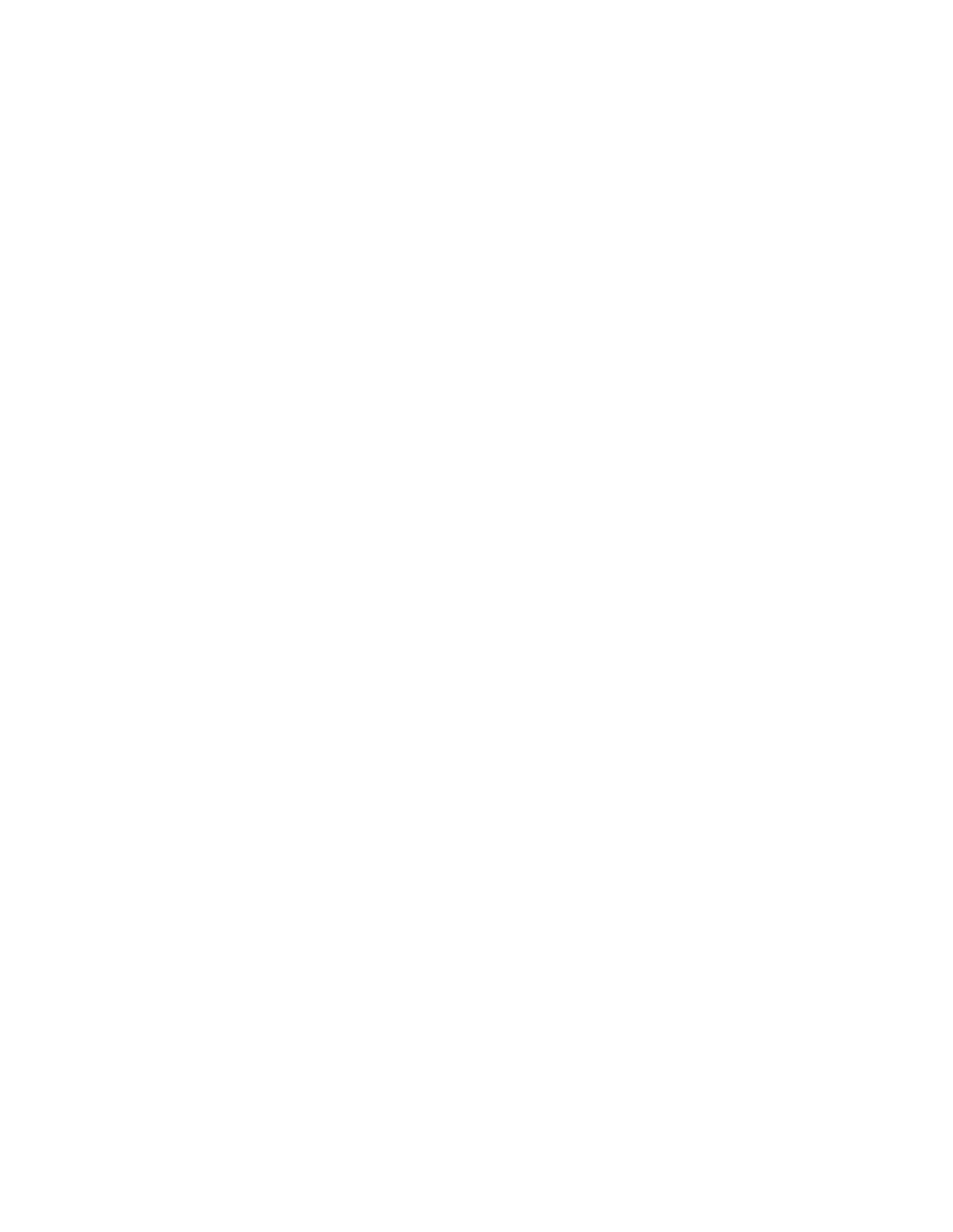A BILL to amend the Code of West Virginia, 1931, as amended, by adding thereto a new section, designated §18-5-48; to amend said code by adding thereto a new section, designated §18-20-11; to amend and reenact §18A-2-8 of said code; and to amend and reenact §18A- 3-6 of said code, all relating to improving student safety; requiring safety and security measures of each school facility be upgraded when necessary to ensure, to the best of the county board's ability, the safety of students; creating a Safe Schools Fund; requiring video cameras in certain public special education classrooms; setting forth time requirements for retaining the video; setting forth requirements for video access; adding to justifications for which a school employee can be suspended or dismissed; requiring the State Superintendent to maintain a database of all individuals suspended or dismissed for certain reasons; and adding to justifications for which a teacher's certificate can be revoked and for which a certificate can be automatically revoked.

*Be it enacted by the Legislature of West Virginia:*

### **CHAPTER 18. EDUCATION.**

#### **ARTICLE 5. COUNTY BOARD OF EDUCATION.**

#### **§18-5-48. Safety and security measures for school facilities.**

 (a) Each county board of education and multicounty vocational center shall annually assess the safety and security of each of the school facilities within its boundaries. Safety and security measures of each facility shall be upgraded when necessary to ensure, to the best of the county board's ability, the safety of the students within each facility. Each county board of education shall report annually the safety and security measures it has put in place, including upgrades thereto, to the State Department of Education. Annually, the State Department of Education shall compile the information from the county boards of education, and report the information to the Legislative Oversight Commission on Education Accountability.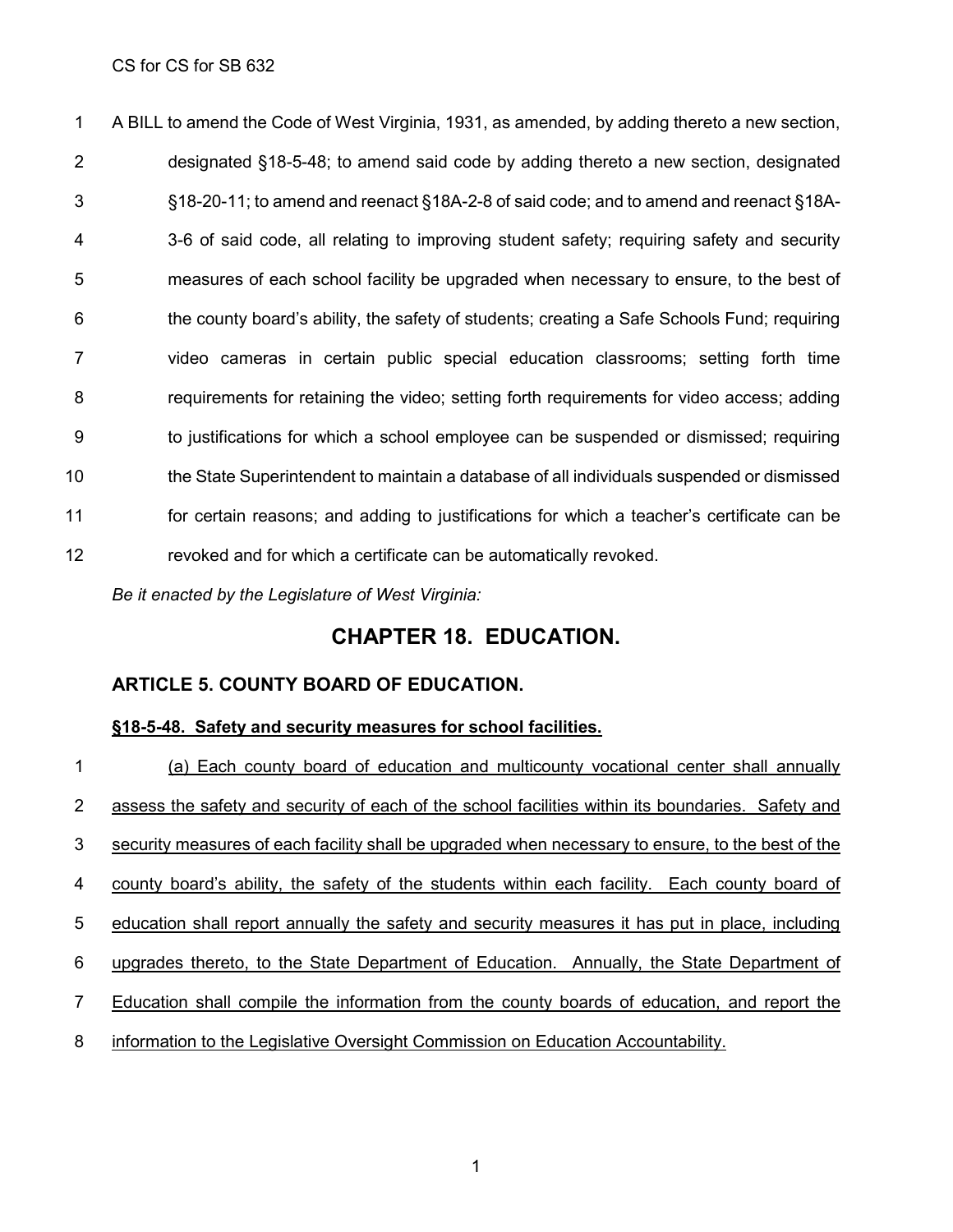| 9              | (b) As used in this section, "safety and security measures" means action taken by a county          |
|----------------|-----------------------------------------------------------------------------------------------------|
| 10             | board of education or multicounty vocational center that improves the security of a school facility |
| 11             | and the safety of the students within such facility, including, but not limited to, hiring a school |
| 12             | resource officer, installing weapon detection systems, upgrading facility doors or windows, etc.    |
| 13             | (c) There is hereby created in the State Treasury a special revenue fund to be known as             |
| 14             | the Safe Schools Fund. The fund shall consist of all moneys received from legislative               |
| 15             | appropriations and other sources to further the purpose of this section: Provided, That annually,   |
| 16             | the West Virginia Department of Education shall request an appropriation based on the requests      |
| 17             | of the county boards of education. Subject to legislative appropriation, the funds appropriated     |
| 18             | annually to the School Safety Fund shall be distributed to the county boards of education and       |
| 19             | multicounty vocational centers, with the funding amount per school determined by dividing the       |
| 20             | total annual appropriation by the total number of public schools throughout the state. All moneys   |
| 21             | distributed from this fund shall be used to support the purpose and intent of this section and all  |
| 22             | moneys must be spent to support the school for which the funding was derived: Provided,             |
| 23             | however, That moneys distributed from this fund also may be used for the purposes of §18-20-11      |
| 24             | of this code, relating to video cameras in certain special education classrooms. Any moneys         |
| 25             | remaining in the fund at the close of the fiscal year shall be carried forward for use in the next  |
| 26             | fiscal year. Fund balances shall be invested with the state's Consolidated Investment Fund and      |
| 27             | any and all interest shall be used solely for the purposes that moneys deposited in the fund may    |
| 28             | be used pursuant to this article.                                                                   |
|                | <b>ARTICLE 20. EDUCATION OF EXCEPTIONAL CHILDREN.</b>                                               |
| $\mathbf{1}$   | §18-20-11. Video cameras only required in certain special education classrooms upon                 |
| $\overline{2}$ | request.                                                                                            |
| 3              | (a) A county board of education shall ensure placement of video cameras in self-contained           |
| 4              | classrooms as defined in state board policy.                                                        |
| 5              | (b) As used in this section:                                                                        |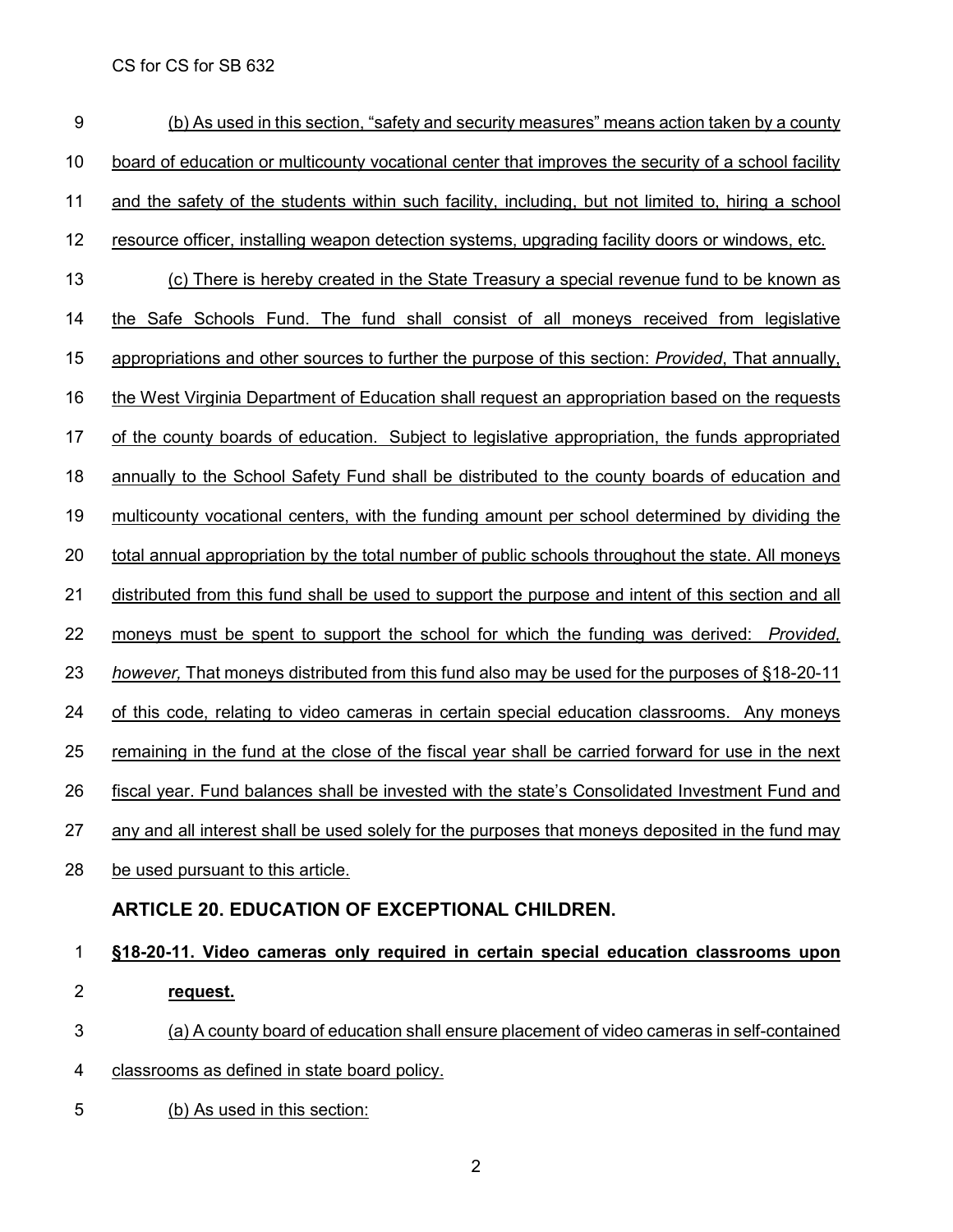(1) "Incident" means a raised suspicion by a teacher, aide, parent, or guardian of a child, 7 of bullying, abuse, or neglect of a child or of harm to an employee of a public school by: (A) An employee of a public school or school district; or (B) Another student; (2) "Self-contained classroom" means a classroom at a public school in which a majority of the students in regular attendance are provided special education instruction and as further 12 defined in state board policy; and (3) "Special education" means the same as defined in [§18-20-1](http://www.wvlegislature.gov/wvcode/chapterentire.cfm?chap=18&art=20§ion=1#01) *et seq.* of this code. (c) A county board of education shall provide a video camera to a public school for each self-contained classroom that is a part of that school which shall be used in every self-contained classroom. The principal of the school shall be the custodian of the video camera, all recordings 17 generated by the video camera, and access to those recordings pursuant to this section. (d)(1) Every public school that receives a video camera under this section shall operate and maintain the video camera in every self-contained classroom that is part of that school. 20 (2) If there is an interruption in the operation of the video camera for any reason, a written explanation should be submitted to the school principal and the county board explaining the 22 reason and length for which there was no recording. The explanation shall be maintained at the county board office for at least one year. (e)(1) A video camera placed in a self-contained classroom shall be capable of: (A) Monitoring all areas of the self-contained classroom, including, without limitation, a room attached to the self-contained classroom and used for other purposes; and (B) Recording audio from all areas of the self-contained classroom, including, without limitation, a room attached to the self-contained classroom and used for other purposes; (2) A video camera placed in a self-contained classroom shall not monitor a restroom or any other area in the self-contained classroom where a student changes his or her clothes except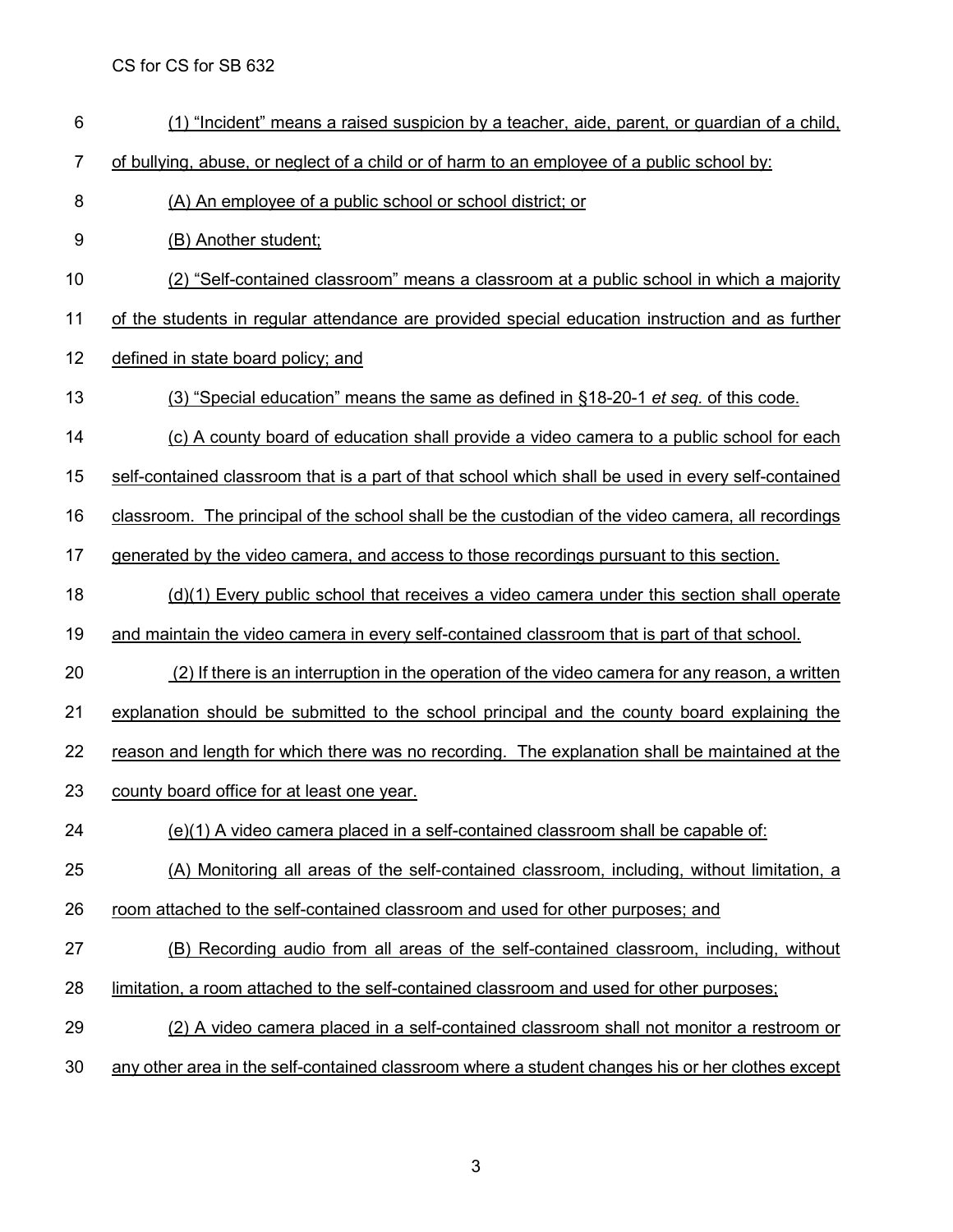- for incidental monitoring of a minor portion of a restroom or other area where a student changes
- his or her clothes because of the layout of the self-contained classroom.

(3) A video camera placed in a self-contained classroom is not required to be in operation

- during the time in which students are not present in the self-contained classroom.
- (f) Before a public school initially places a video camera in a self-contained classroom
- pursuant to this section, the public school shall provide written notice of the placement to:
- (1) The parent or legal guardian of a student who is assigned to the self-contained
- classroom;
- (2) The county board; and
- (3) The school employee(s) who is assigned to work with one or more students in the self-
- contained classroom.
- (g)(1) A public school shall retain video recorded from a camera placed under this section
- for at least three months after the date the video was recorded after which the recording shall be
- deleted or otherwise made unretrievable.
- (2) If a person requests to view a recording under subsection (k) of this section, the public
- school shall retain the recording from the date of the request until:
- (A)(i) Except as provided in §18-20-11(g)(2)(A)(ii) of this code, the person views the recording;
- (ii) A person who requests to view a recording shall make himself or herself available for
- viewing the recording within 30 days after being notified by the public school that the person's
- request has been granted; and
- (B) Any investigation and any administrative or legal proceedings that result from the
- recording have been completed, including, without limitation, the exhaustion of all appeals.
- (h) This section does not:
- (1) Waive any immunity from liability of a public school district or employee of a public
- school district; or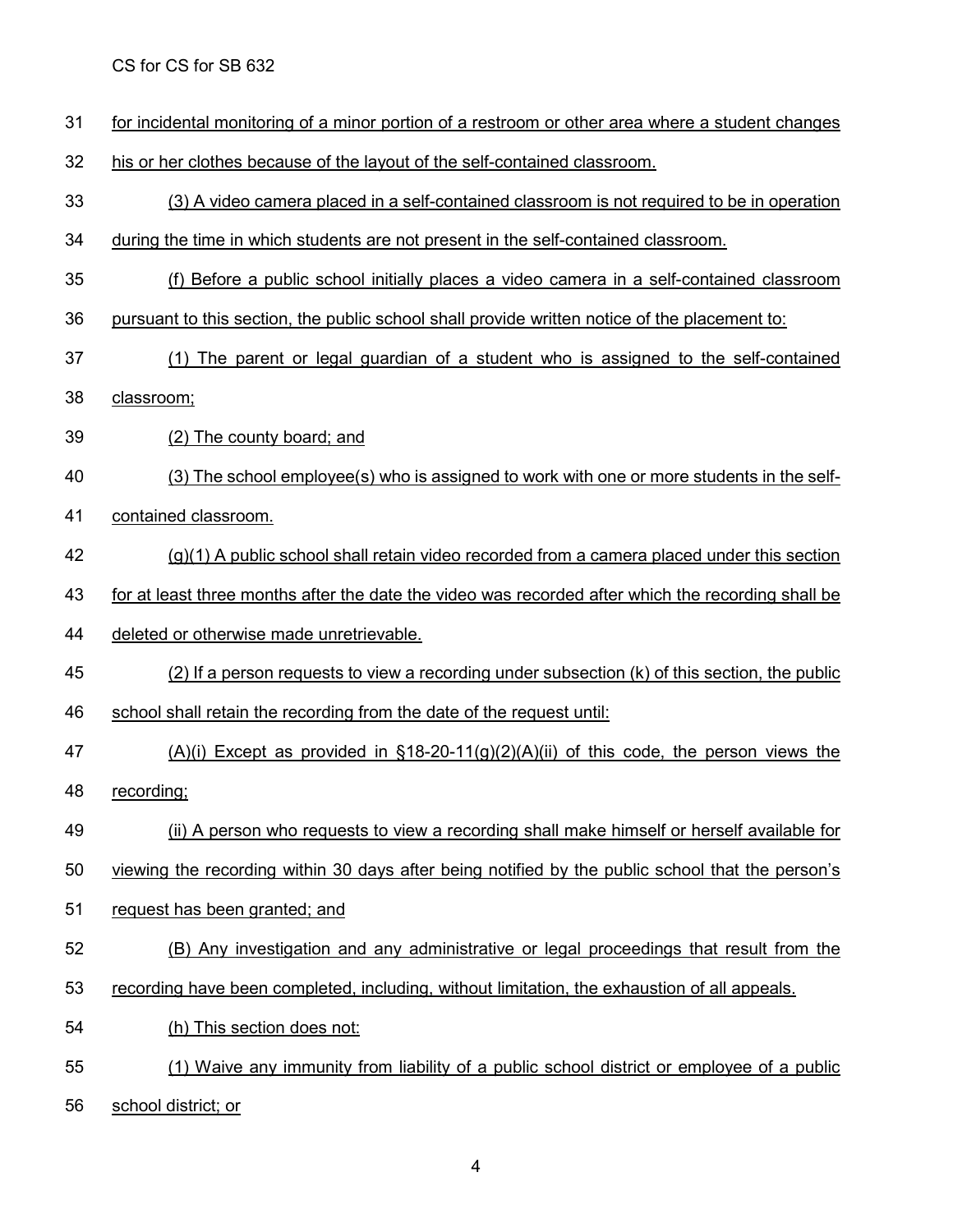- (2) Create any liability for a cause of action against a public school or school district or
- employee of a public school or school district.
- (i) A public school or school district shall not:
- (1) Allow regular, continuous, or continual monitoring of video recorded under this section;
- or
- (2) Use video recorded under this section for:
- (A) Teacher evaluations; or
- (B) Any purpose other than the promotion of the health, well-being, and safety of students
- receiving special education and related services in a self-contained classroom.
- (j) Except as provided under subsections (k) and (l) of this section, a video recording of a
- student made under this section is confidential and shall not be released or viewed.
- (k) Within seven days of receiving a request, a public school or school district shall allow
- viewing of a video recording by:
- (1) A public school or school district employee who is involved in an alleged incident that
- 71 is documented by the video recording and has been reported to the public school or school district;
- (2) A parent or legal guardian of a student who is involved in an alleged incident that is
- 73 documented by the video recording and has been reported to the public school or school district;
- (3) An employee of a public school or school district as part of an investigation into an
- alleged incident that is documented by the video recording and has been reported to the public
- school or school district;
- (4) A law-enforcement officer as part of an investigation into an alleged incident that is
- documented by the video recording and has been reported to the law-enforcement agency; or
- (5) The Department of Health and Human Resources as part of a child abuse and neglect
- investigation: *Provided,* That any access provided to the Department of Health and Human
- 81 resources pursuant to this subdivision shall comply with the Family Educational Rights and
- Privacy Act of 1974, 20 U.S.C. § 1232g.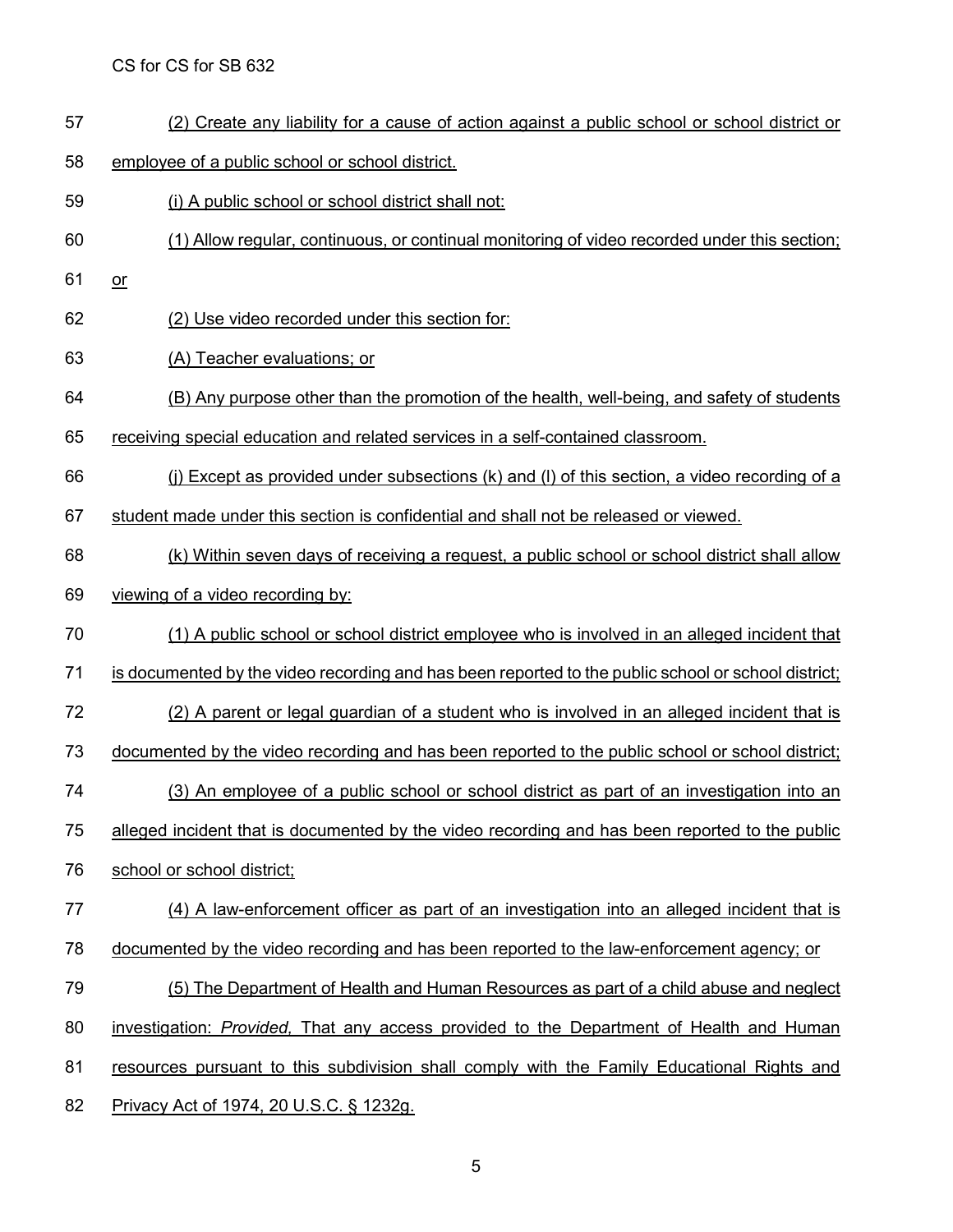83 (I) When a video is under review as part of the investigation of an alleged incident, and 84 the video reveals a student violating a disciplinary code or rule of the school, which violation is not related to the alleged incident for which the review is occurring, and which violation is not already the subject of a disciplinary action against the student, the student is not subject to 87 disciplinary action by the school for such unrelated violation unless it reveals a separate incident as described in §18-20-11(b)(1) of this code. 89 (m) It is not a violation of subsection (j) of this section if a contractor or other employee of a public school or school district incidentally views a video recording under this section if the contractor or employee of a public school or school district is performing job duties related to the: (1) Installation, operation, or maintenance of video equipment; or (2) Retention of video recordings. (n) This section does not limit the access of a student's parent or legal guardian to a video recording regarding the student under the Family Educational Rights and Privacy Act of 1974, 20 U.S.C. § 1232g, or any other law. (o) A public school or school district shall: (1) Take necessary precautions to conceal the identity of a student who appears in a video 99 recording but is not involved in the alleged incident documented by the video recording for which 100 the public school allows viewing under subsection (j) of this section, including, without limitation, blurring the face of the uninvolved student; and (2) Provide procedures to protect the confidentiality of student records contained in a video recording in accordance with the Family Educational Rights and Privacy Act of 1974, 20 U.S.C. § 1232g, or any other law. (p)(1) Any aggrieved person may appeal to the State Board of Education an action by a public school or school district that the person believes to be in violation of this section. 107 (2) The state board shall grant a hearing on an appeal under this subsection within 45 108 days of receiving the appeal.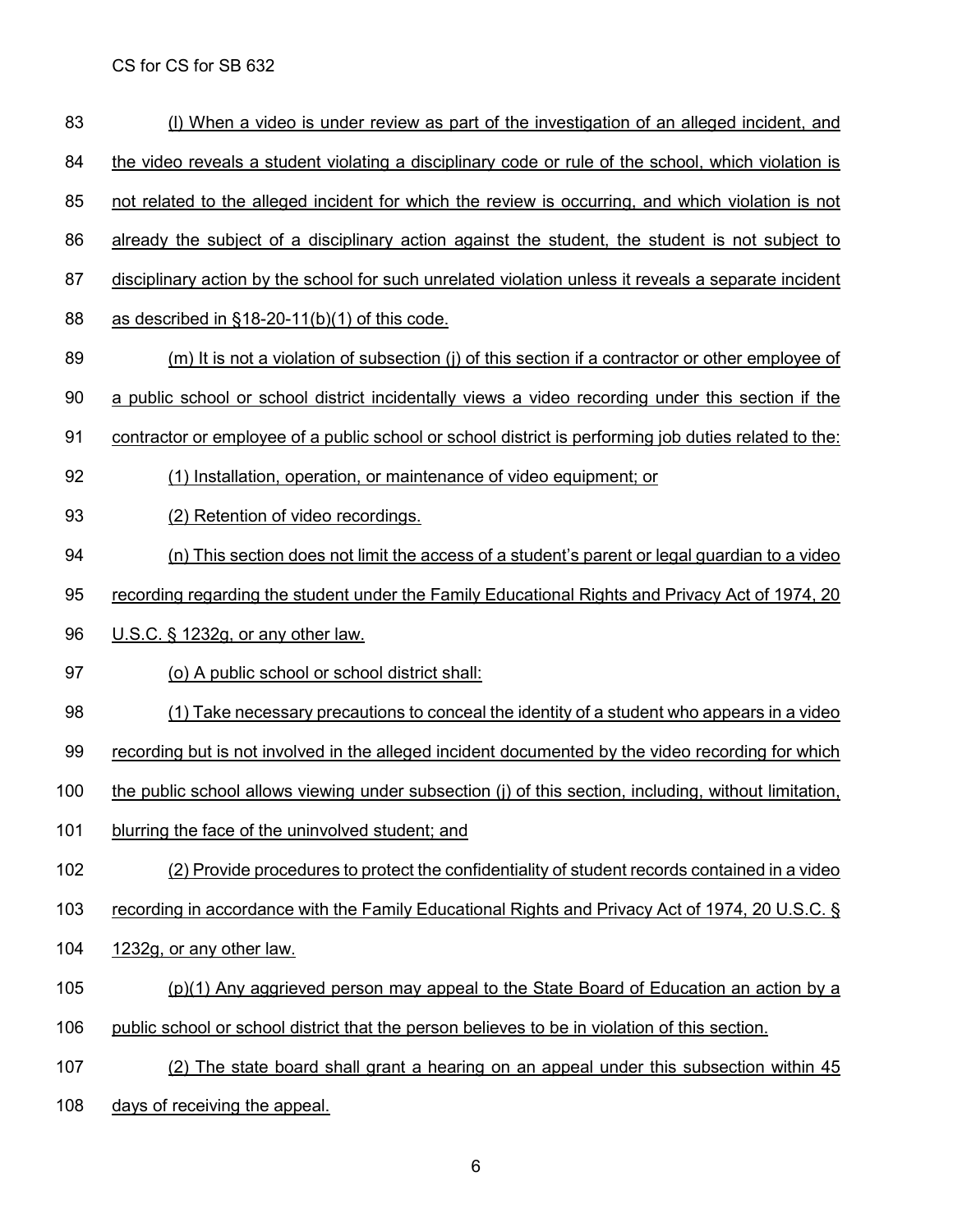- (q)(1) A public school or school district may use funds distributed from the Safe Schools
- Fund created in §18-5-48 of this code to fulfill a request made under this section.
- (2) A public school or school district may accept gifts, grants, or donations to fulfill a
- request made under this section.
- (r) The state board may promulgate a rule in accordance with §29A-3B-1 *et seq.* of this
- code to clarify the requirements of this section and address any unforeseen issues that might
- 115 arise relating to the implementation of the requirements of this section.

### **CHAPTER 18A. SCHOOL PERSONNEL.**

#### **ARTICLE 2. SCHOOL PERSONNEL.**

#### **§18A-2-8. Suspension and dismissal of school personnel by board; appeal.**

 (a) Notwithstanding any other provisions of law, a board may suspend or dismiss any person in its employment at any time for: Immorality, incompetency, cruelty, insubordination, 3 intemperance, willful neglect of duty, unsatisfactory performance, a finding of abuse by the Department of Health and Human Resources in accordance with §49-1-1 *et seq*. of this code, the conviction of a misdemeanor or a guilty plea or a plea of nolo contendere to a misdemeanor charge that has a rational nexus between the conduct and performance of the employee's job, the conviction of a felony or a guilty plea or a plea of nolo contendere to a felony charge.

 (b) A charge of unsatisfactory performance shall not be made except as the result of an employee performance evaluation pursuant to §18A-2-12 of this code. The charges shall be stated in writing served upon the employee within two days of presentation of the charges to the board.

 (c) The affected employee shall be given an opportunity, within five days of receiving the written notice, to request, in writing, a level three hearing and appeals pursuant to the provisions of §6C-2-1 *et seq*. of this code, except that dismissal for a finding of abuse or the conviction of a felony or guilty plea or plea of nolo contendere to a felony charge is not by itself a grounds for a grievance proceeding. An employee charged with the commission of a felony, a misdemeanor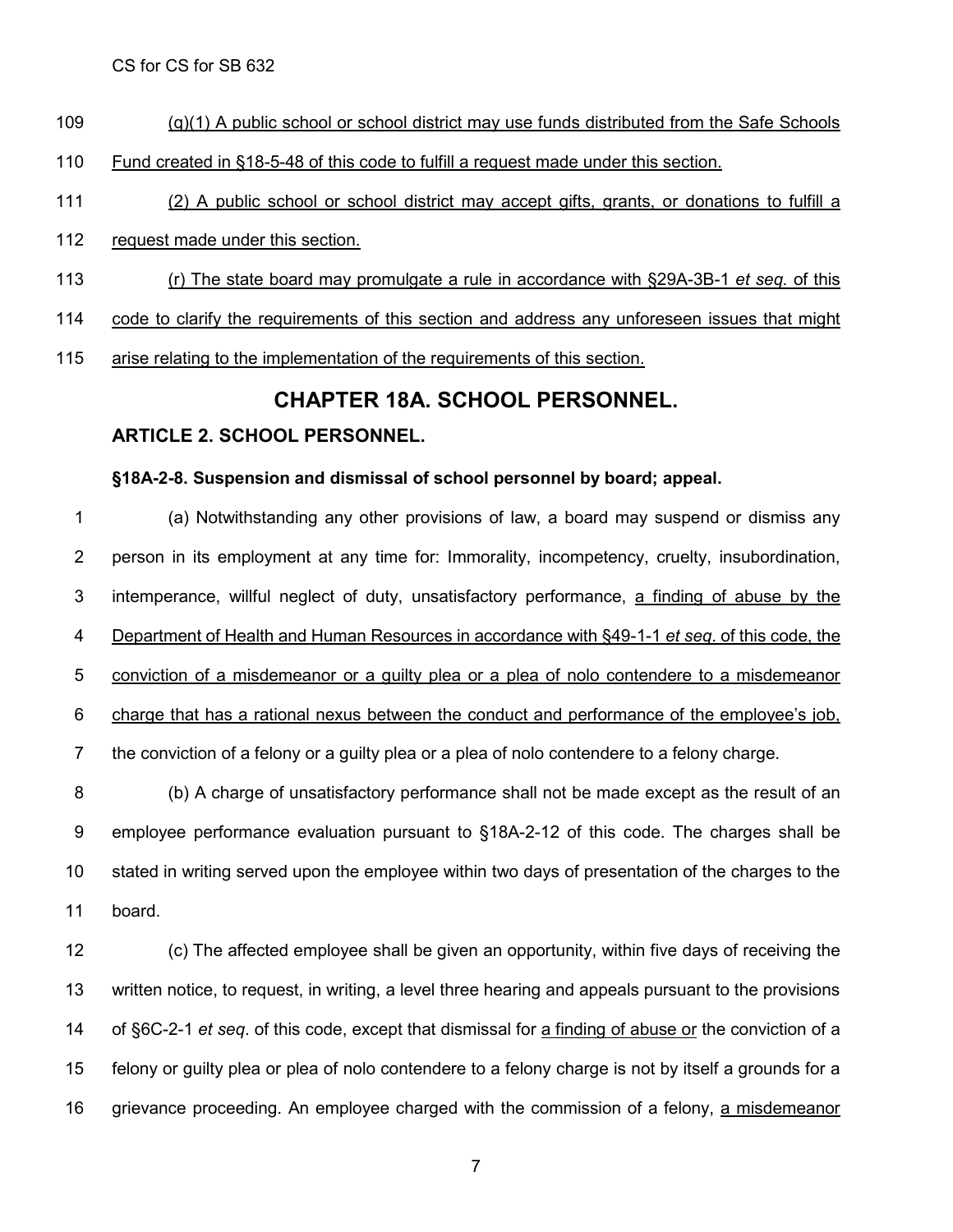with a rational nexus between the conduct and performance of the employee's job, or child abuse may be reassigned to duties which do not involve direct interaction with pupils pending final disposition of the charges.

 (d) A county board of education has the duty and authority to provide a safe and secure environment in which students may learn and prosper; therefore, it may take necessary steps to suspend or dismiss any person in its employment at any time should the health, safety, and 23 welfare of students be jeopardized or the learning environment of other students has been impacted. (e) It shall be the duty of any county superintendent to report any employee suspended or

 dismissed in accordance with this section, including the rationale for the suspension or dismissal, to the state superintendent. The state superintendent shall maintain a database of all individuals suspended or dismissed for jeopardizing the health, safety, and welfare of students, or for impacting the learning environment of other students. The database shall also include the rationale for the suspension or dismissal. The database shall be confidential and shall only be accessible to county human resource directors, county superintendents, and the state superintendent.

## **ARTICLE 3. TRAINING, CERTIFICATION, LICENSING, PROFESSIONAL DEVELOPMENT.**

#### **§18A-3-6. Grounds for revocation of certificates; recalling certificates for correction.**

 (a) The state superintendent may, after 10 days' notice and upon proper evidence, revoke the certificates of any teacher for any of the following causes: Intemperance; untruthfulness; 3 cruelty; immorality; a finding of abuse by the Department of Health and Human Resources in accordance with §49-1-1 *et seq*. of this code; the conviction of a felony or a guilty plea or a plea of no contest to a felony charge; the conviction, guilty plea, or plea of no contest to any charge involving sexual misconduct with a minor or a student; or for using fraudulent, unapproved or